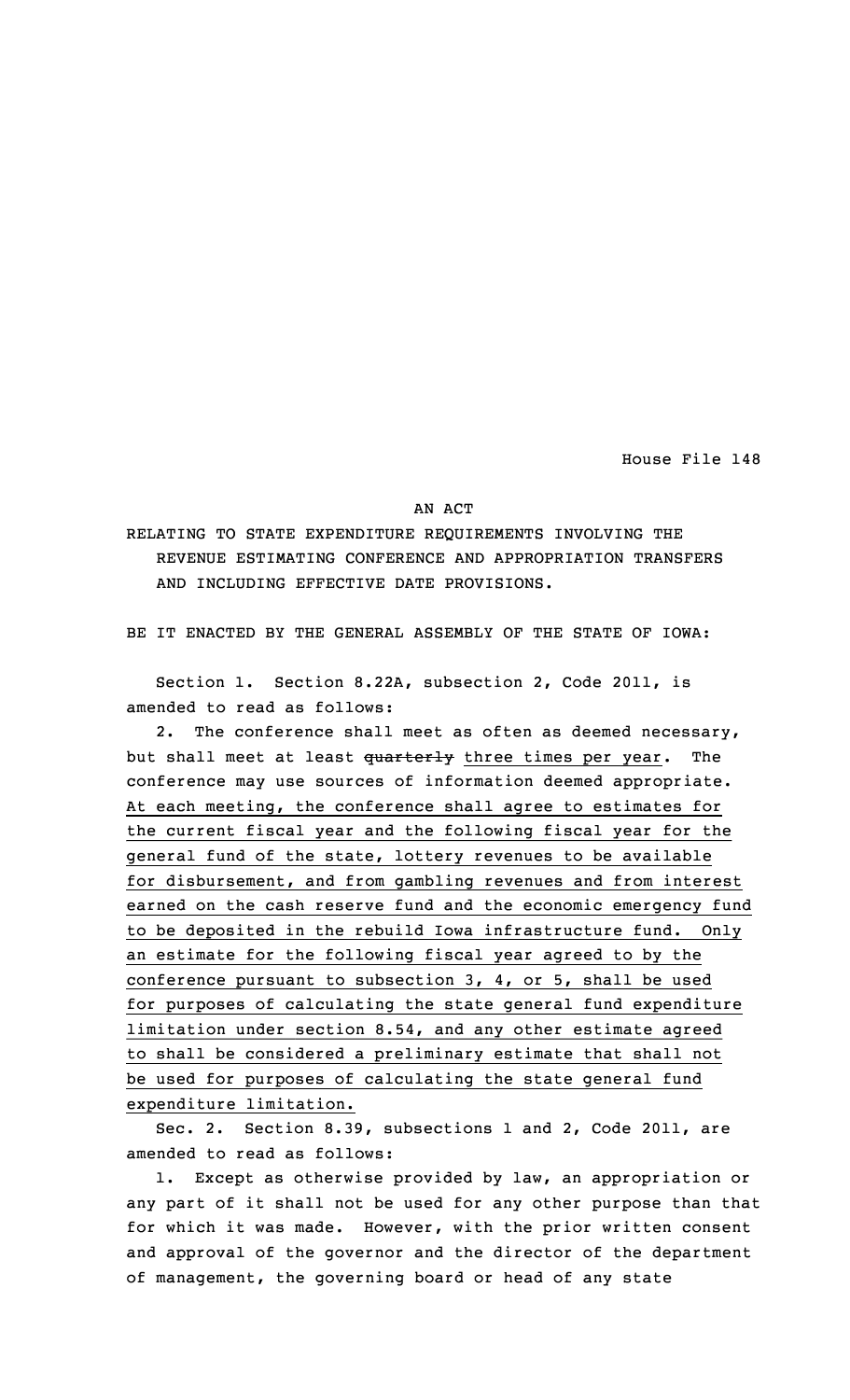department, institution, or agency may, at any time during the fiscal year, make <sup>a</sup> whole or partial intradepartmental transfer of its unexpended appropriations for purposes within the scope of such department, institution, or agency. Such transfer shall be to an appropriation made from the same funding source and within the same fiscal year. The amount of <sup>a</sup> transfer made from an appropriation under this subsection shall be limited to not more than one-tenth of one percent of the total of all appropriations made from the funding source of the transferred appropriation for the fiscal year in which the transfer is made.

2. If the appropriation of <sup>a</sup> department, institution, or agency is insufficient to properly meet the legitimate expenses of the department, institution, or agency, the director, with the approval of the governor, may make an interdepartmental transfer from any other department, institution, or agency of the state having an appropriation in excess of its needs, of sufficient funds to meet that deficiency. Such transfer shall be to an appropriation made from the same funding source and within the same fiscal year. The amount of <sup>a</sup> transfer made from an appropriation under this subsection shall be limited to not more than one-tenth of one percent of the total of all appropriations made from the funding source of the transferred appropriation for the fiscal year in which the transfer is made. An interdepartmental transfer to an appropriation which is not an entitlement appropriation is not authorized when the general assembly is in regular session and, in addition, the sum of interdepartmental transfers in <sup>a</sup> fiscal year to an appropriation which is not an entitlement appropriation shall not exceed fifty percent of the amount of the appropriation as enacted by the general assembly. For the purposes of this subsection, an entitlement appropriation is <sup>a</sup> line item appropriation to the state public defender for indigent defense or to the department of human services for foster care, state supplementary assistance, or medical assistance, or for the family investment program.

Sec. 3. Section 8.39, Code 2011, is amended by adding the following new subsection:

NEW SUBSECTION. 2A. The aggregate amount of intradepartmental and interdepartmental transfers made from all appropriations for <sup>a</sup> fiscal year pursuant to this section is limited to not more than five-tenths of one percent of the total amount of the appropriations made from the general